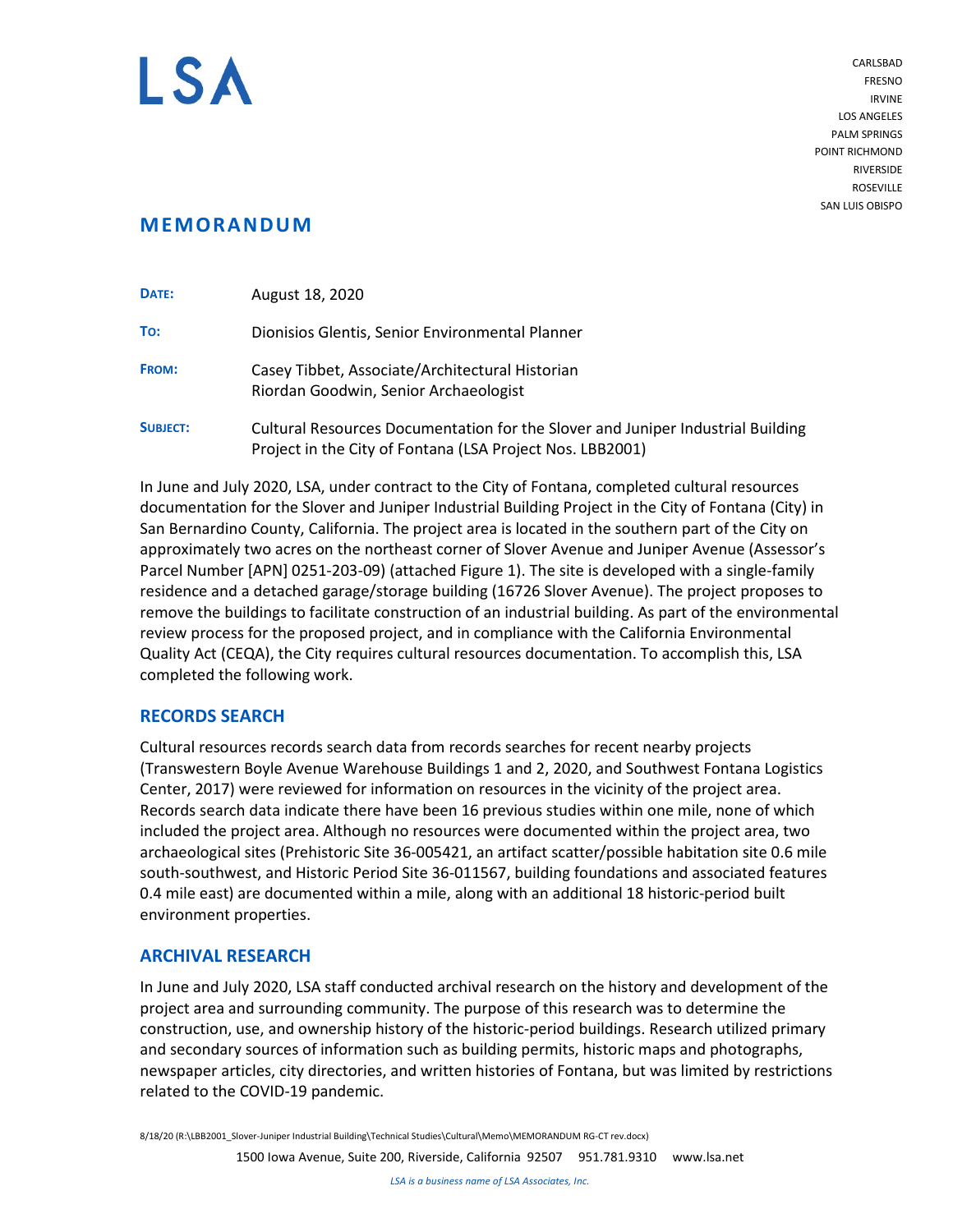No original building permits were found as a result of the archival research, but various real estate websites indicate the residence in the project area at 16726 Slover Avenue was built in 1923 and remodeled in 1952. In 1938, the property was developed with groves and a windrow along Slover Avenue. Surrounding properties at that time were similarly developed. By 1948, a windrow had grown along the north property line as well, but by 1959, the project area no longer had any groves and groves in the surrounding area had also diminished. By 1994, the windrows along the north and south property lines were almost completely gone and it appears the house had been expanded. No information was found for people associated with the properties during the historic period (pre-1971).

### **FIELD SURVEYS**

The archaeological and architectural field surveys of the project area were completed on June 22, 2020.

LSA Archaeologist Riordan Goodwin completed the intensive-level archaeological survey of the project parcel and identified/documented one historic period outbuilding foundation feature: an approximately 70-foot long by 25-foot wide building slab with what appears to be associated cinderblock wall rubble dating to the 1940s located in the northeastern portion of the property.

Under the supervision of LSA architectural historian Casey Tibbet, Mr. Goodwin also completed the intensive-level architectural survey of the historic-period residence and related garage/storage building in the project area. During the survey, Mr. Goodwin took notations regarding the current condition and integrity of the historic-period buildings, as well as numerous digital photographs of each building. The field survey revealed that the property is in poor condition and the residence has suffered alterations that have compromised its integrity of design, materials, workmanship, feeling, and association. In addition, the surrounding setting, which was dominated by groves until sometime after 1967, has been compromised by modern development and the windrows no longer exist.

### **DEPARTMENT OF PARKS AND RECREATION (DPR) FORMS**

DPR forms (attached) were completed for the historic-period resource (16726 Slover Avenue) in the project area.

The historic-period residence and garage/storage building in the project area was documented and evaluated under the criteria for listing in the California Register of Historical Resources (California Register) and the local criteria for designation. Based on that evaluation, the property does not appear to meet any of the California Register or local criteria for historical significance. The residence does not retain the requisite level of integrity to convey its association with its agricultural past and it is not a representative example of an architectural style, method of construction, or historical period. No evidence was found that it is associated with historically significant people. Further it does not have a unique location or physical characteristic, it is not a feature of the natural environment, and it does not contribute to a geographically definable area that possesses a concentration of properties that are aesthetically unified (i.e., it is not part of a potential historic district).